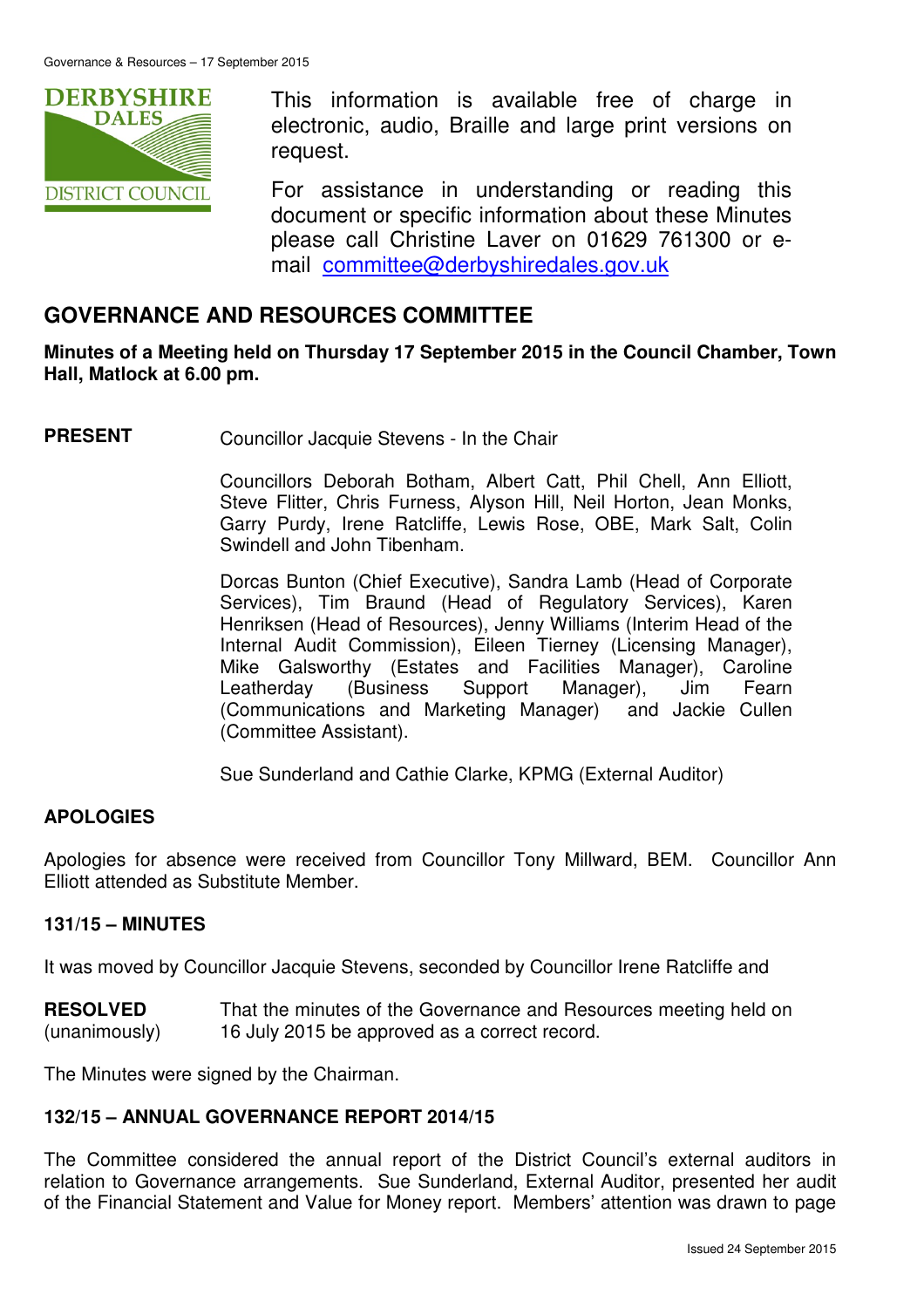3 of the report summarising the Headlines, and it was noted that no adjustments had been identified.

It was moved by Councillor Albert Catt, seconded by Councillor Steve Flitter and

**RESOLVED** That the annual Governance Report 2014/15 be noted.

(unanimously)

# **133/15 – STATEMENT OF ACCOUNTS 2014/15**

The Committee considered the Statement of Accounts for 2014/15, which was published as a separate document.

The key issues were highlighted, and although minor errors had been corrected, as raised by the External Auditor, this had not affected the financial position.

The Council's accounts had been prepared to comply with proper practices. Compliance could also be checked by reviewing the Statement of Accounts against the Audit Commission's Aide Memoire, which was attached as Appendix 1 to the report.

It was moved by Councillor Lewis Rose, OBE, seconded by Councillor Irene Ratcliffe and

**RESOLVED** That the Statement of Accounts for 2014/15 be approved.

(unanimously)

## **134/15 – LETTER OF REPRESENTATION**

The Committee was asked to consider and approve the draft Letter of Representation as part of the Members' responsibility for approving the financial statements.

It was moved by Councillor Albert Catt, seconded by Councillor Jean Monks and

**RESOLVED** That the draft Letter of Representation be approved.

(unanimously)

# **135/15 – INTERNAL AUDIT CHARTER**

Members considered a report for information and approval of the results of a review of the Internal Audit Charter for the Internal Audit section.

In September 2013 the Internal Audit Charter and Strategy was formally approved by the Corporate Committee. Since that time, DDDC had employed the services of the Head of the Internal Audit Consortium to provide a management service and ensure compliance with the Public Sector Internal Audit Standards (PSIAS). The Consortium's Charter was considered still appropriate and accords with the PSIAS, and the wording had been tailored to DDDC.

The Internal Audit Charter was attached as Appendix 1 to the report. The PSIAS requirements were listed in the report.

It was moved by Councillor Chris Furness, seconded by Councillor Albert Catt and

**RESOLVED** 1. That Members noe the outcome of the review of the Internal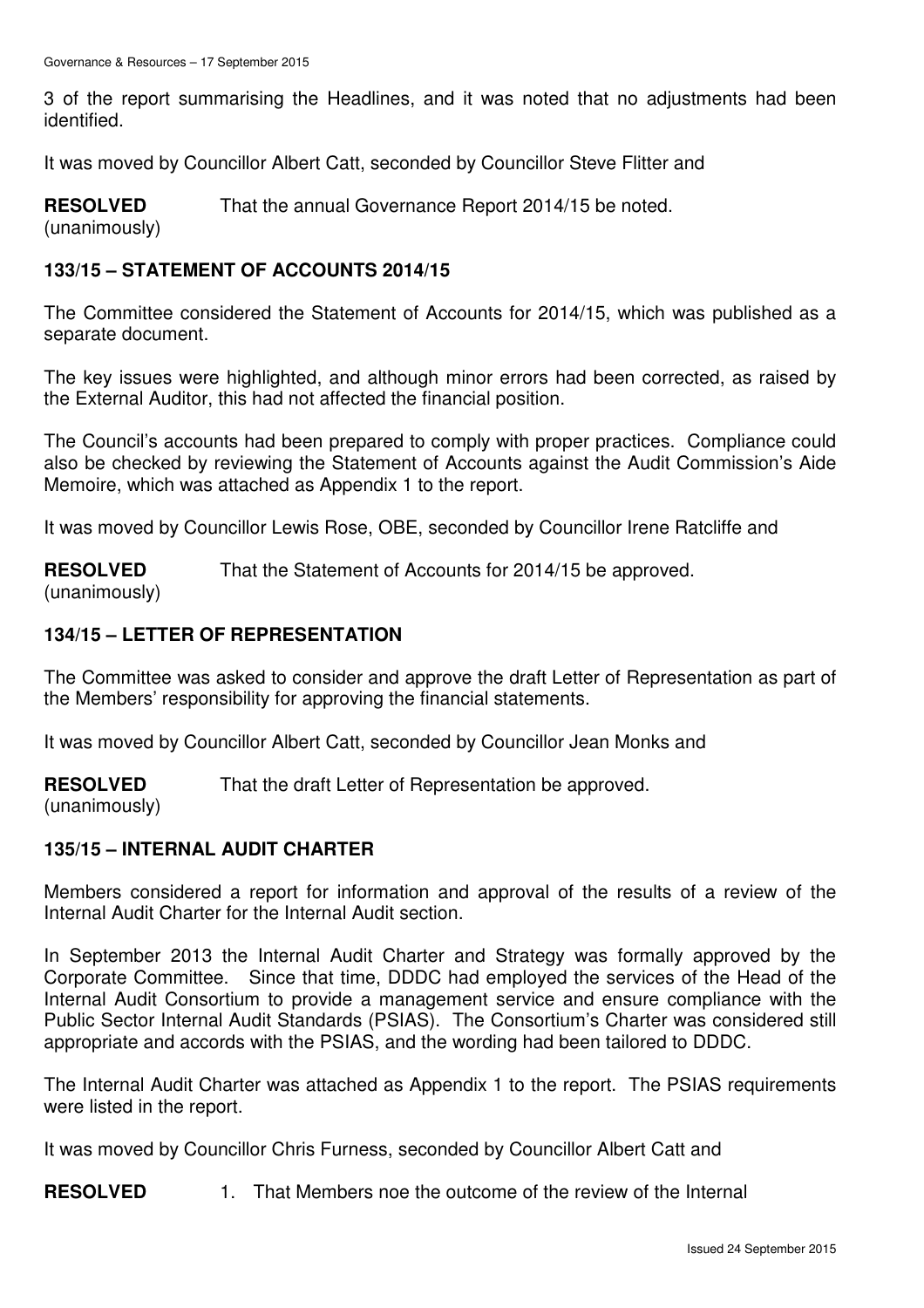(unanimously) Audit Sections Charter be noted.

- 2. Thatthe updated Internal Audit Charter be agreed.
- 3. That the agreed Internal Audit Charter be reviewed in 2 years' time or sooner in the event of any significant changes being made to the Public Sector Internal Audit Standards

## **136/15 – INTERNAL AUDIT REPORTS CONCLUDED TO DATE UNDER THE 2015/2016 OPERATIONAL AUDIT PLAN**

Councillor Mark Salt arrived at 6.20pm during discussion of this item.

The Committee considered the internal audit reports produced in respect of the 2015/2016 Internal Audit Plan.

The current Operational Audit Plan was approved by the Corporate Committee on 19 March 2015. Appendix 1 to the report showed a summary of reports issued covering the period 23rd May to  $7<sup>th</sup>$  August 2015, for audits included in the 2015/16 Internal Audit Plan; a summary of the Overall Audit Opinion of the audit and the number of recommendations made/agreed for each report where a full response had been received; and the number of recommendations as High, Medium and Low priority.

The opinion column of Appendix 1 gave an overall assessment of the reliability of the internal controls examined in accordance with the classifications shown in the table at 2.4, showing that of the 10 reports issued, 8 presented with a good opinion and 2 with a satisfactory opinion.

It was noted that there were no issues arising that related to fraud that needed to be brought to the Committee's attention.

It was moved by Councillor Lewis Rose, OBE, seconded by Councillor Steve Flitter and

**RESOLVED** That the Committee note the findings and conclusions of the internal audit reviews.

| Voting:            |    |
|--------------------|----|
| For                | 15 |
| Against            | O  |
| <b>Abstentions</b> |    |

# **137/15 – TAXI LICENSING FEES – REVISION**

Members considered a report informing of legislative changes introduced by the implementation of the Deregulation Act 2015, regarding the renewal period for a Taxi/Private Hire Vehicle Driver's Licence (badge) and a Private Hire Operator's Licence. The changes required licensing authorities to grant a driver's licence for a 3-year period, and an operator's licence for a 5-year period (as a minimum), with effect from 1<sup>st</sup> October 2015.

The changes were reported in more detail, and were considered by the Licensing and Appeals Committee, on 15 July 2015, when Members proposed revised application fees for these licences, and recommended that the matter should be referred to this meeting of the Governance and Resources Committee for consideration.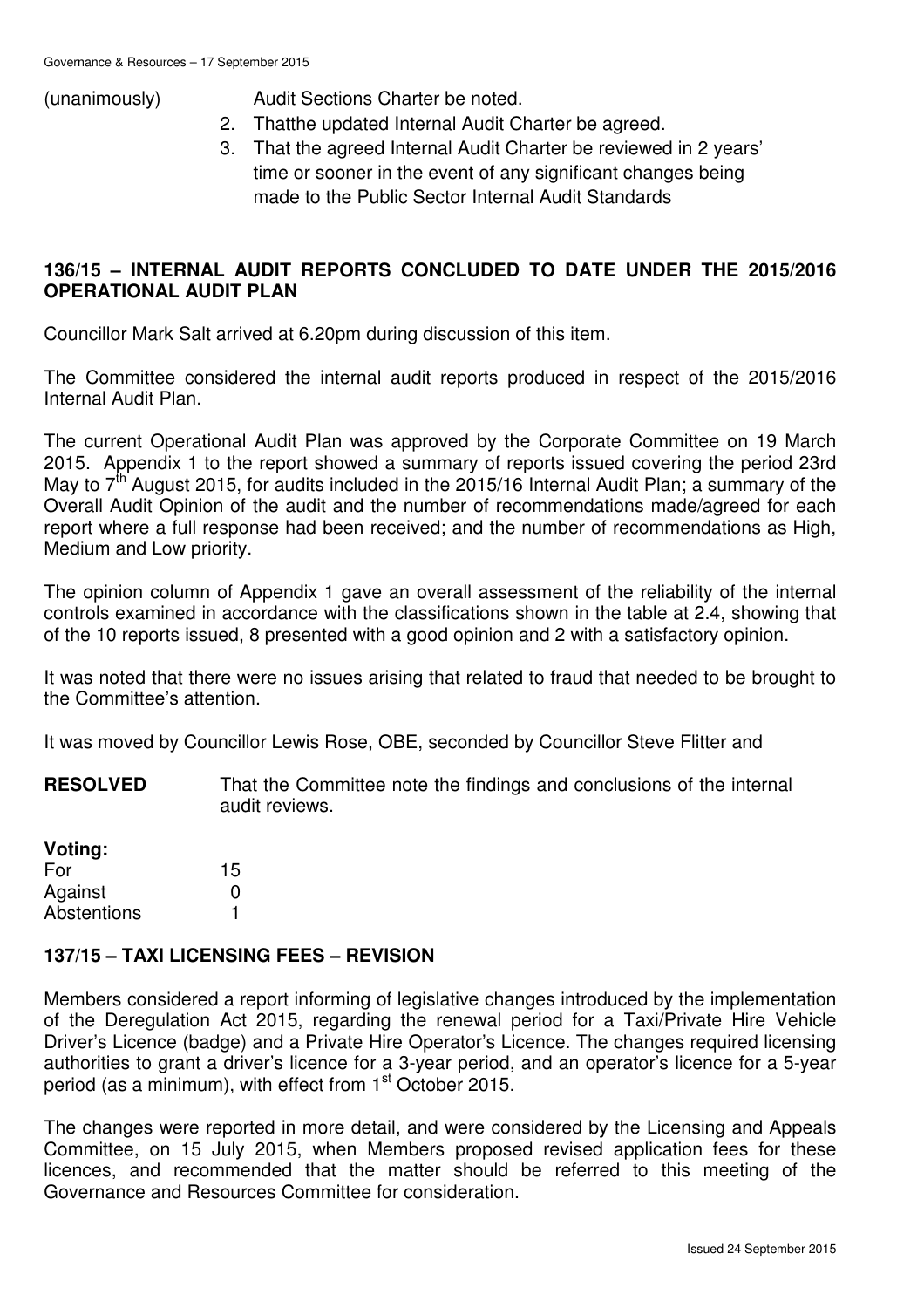Currently the District Council issued taxi driver licences (combined private hire and hackney carriage) for a 1-year period, and private hire operator licences for a 3-year period.

The required changes to the licence periods would need to be reflected in the cost of the licence. Procedures would also need to be updated to ensure drivers and operators remained 'fit and proper' during these extended periods, specifically in terms of monitoring for compliance with licence conditions.

The Local Government Miscellaneous Provisions Act (1976) (LGMPA) prescribed that the fee in respect of the grant of vehicle and operator licences should either be set at £25 or that it may be set at "such other sum as the Council may from time to time determine" subject to publication of a notice in a local newspaper; and retention of a copy of the notice at the District Council offices for a period of 28 days. No written objections were received, so the fees and charges would take immediate effect from the end of the 28-day consultation period which ran from 14 August to 10 September 2015.

The proposed fees were as follows:

| <b>Driver's Licence</b>                                                                                                                                        | <b>Current Fees - licence</b><br>renewable every year             | <b>Proposed Fees From</b><br>1 <sup>st</sup> October - licence to be<br>renewable every 3 years |  |
|----------------------------------------------------------------------------------------------------------------------------------------------------------------|-------------------------------------------------------------------|-------------------------------------------------------------------------------------------------|--|
| Application for new or<br>renewal of Driver's Licence                                                                                                          | £58.00                                                            | £160.00                                                                                         |  |
| DVLA Check (every year)                                                                                                                                        | £8.00                                                             | £8.00<br>(no change – check still<br>required every year)                                       |  |
| <b>DBS Enhanced Criminal</b><br><b>Record Check</b><br>(Renewable every 3 years)                                                                               | £44.00 (plus £8.00 DCC<br>admin fee) & £2.00 DDDC<br>handling fee | £44.00 (plus £8.00 DCC<br>admin fee) & £2.00 DDDC<br>handling fee (no change)                   |  |
| <b>Driver's Knowledge Test</b><br>(or Re-sit).                                                                                                                 | £28.50                                                            | £28.50 (no change)                                                                              |  |
| <b>Private Hire Operator's</b><br>Licence*                                                                                                                     | <b>Current Fees - licence</b><br>renewable every 3 years          | <b>Proposed Fees From</b><br>1 <sup>st</sup> October - licence to be<br>renewable every 5 years |  |
| <b>Application Fee</b>                                                                                                                                         | £242.00                                                           | £400.00                                                                                         |  |
| *Private Hire Operator would need a basic criminal record check, unless they were a<br>licensed driver with the Council and had a current enhanced Disclosure. |                                                                   |                                                                                                 |  |

It was moved by Councillor Jean Monks, seconded by Councillor Albert Catt and

**RESOLVED** (unanimously) That the revised fees, as detailed above, for applications for Taxi/Private Hire Vehicle Driver Licences, and for Private Hire Operator Licences, to ensure the service is fully compliant with the provisions of the Deregulation Act 2015 by  $1<sup>st</sup>$  October 2015 be agreed

#### **138/15 – PROPERTY CONDITION SURVEYS 2015**

The Committee considered a report that:

• Outlined the works identified by Condition Surveys at the District Council's main properties covering the period 2015 to 2020;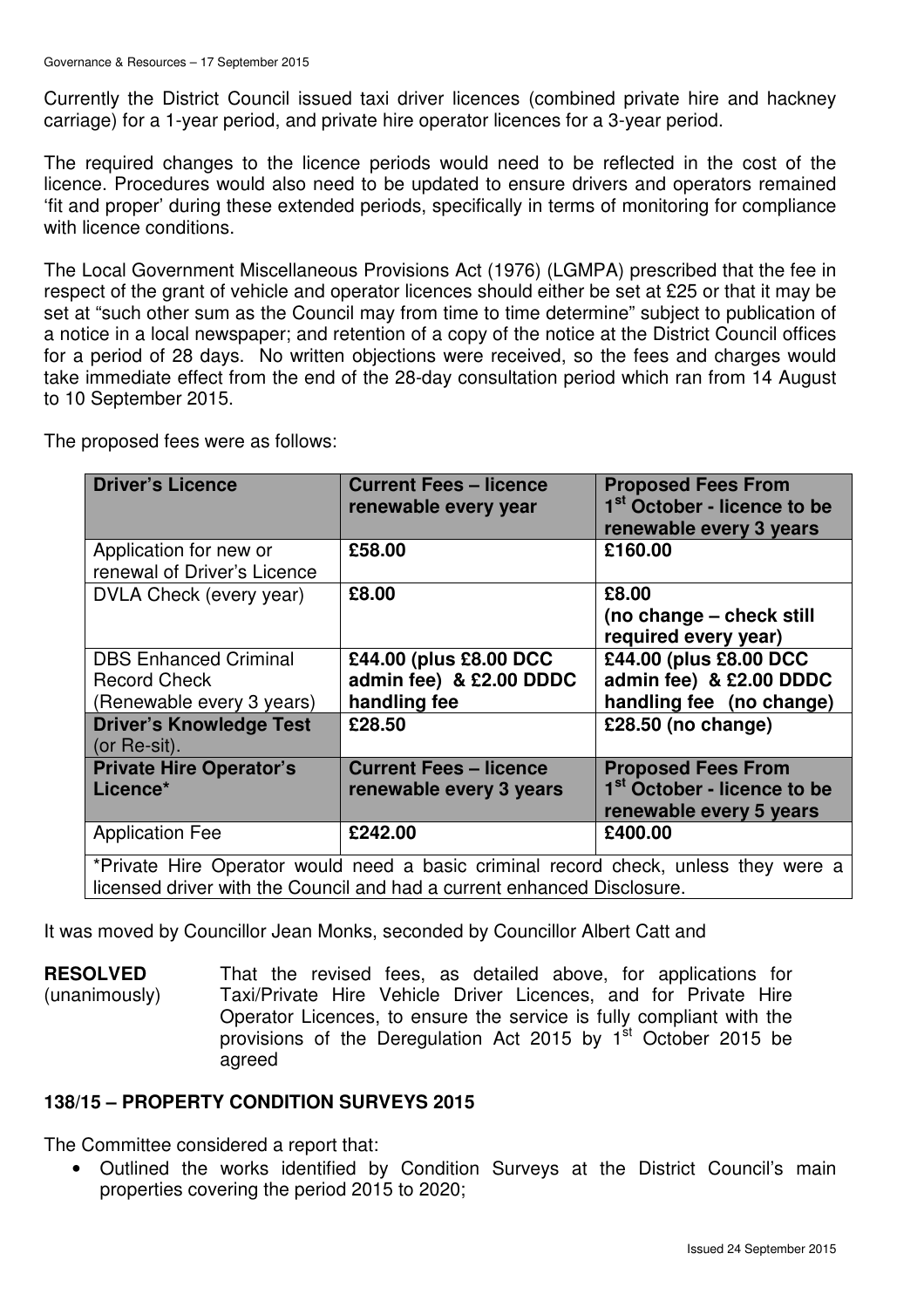- Determined a programme for undertaking the works over the next 4 financial years;
- Outlined the additional capital funding required and recommended inclusion of these amounts in the revised Capital Programme proposals for 2016/17 to 2019/20 to be considered by Full Council.

In accordance with Government guidance and good practice on Asset Management, it was recommended that regular Condition Surveys were undertaken on Local Authority property; the last Condition Surveys took place in 2009 and accordingly, new surveys were undertaken earlier this year by Derbyshire County Council covering the period 2015-2020.

The survey findings were divided into 3 categories, namely Main Operational Properties, Park Pavilions and Public Conveniences and these were presented for consideration in Appendices1-3 attached to the report.

The methodology of the surveys was set out in the report, and the condition of each element of each building, and the buildings as a whole, was assessed using the national condition ratings listed in the report. The results would be circulated to Members by the Estates and Facilities Manager once he had received them from DCC.

The work identified by the surveys was graded by priority using the following criteria:-

- 1 Urgent work to prevent closure of premises or serious risk.
- 2 Essential work required within 2 years.
- 3 Desirable work required within 3 –5 years.
- 4 Long term work outside the 5-year period.

Whilst a large proportion of the works identified could be incorporated in a planned maintenance strategy to be financed from existing revenue budgets, the more significant elements of work required, with a total cost of £1.45 million, had been incorporated in the Capital Programme. All the works identified in each category were outlined in Appendices 1-3 attached to the report and the significant (over £10,000) Capital works were further outlined in the body of the report, as summarised below:

| <b>PROPERTY</b>                     | <b>WORKS REQUIRED</b>                      | COST  |
|-------------------------------------|--------------------------------------------|-------|
| <b>Matlock Town Hall</b>            | Roof, stonework and window upgrades        | £776K |
|                                     | and solar panels.                          |       |
| <b>Wirksworth Leisure Centre</b>    | Heating plant upgrades/replacement.        | £70K  |
| Ashbourne Leisure Centre            | Exterior finishes upgrades and Pool        | £312K |
|                                     | dehumidifier and other heating plant       |       |
|                                     | upgrades/replacement.                      |       |
| Hall Leys Park Cafe                 | Structural repairs and electrical upgrades | £30K  |
| <b>Bakewell Sports Pavilion</b>     | Roof, electrical and mechanical upgrades   | £42K  |
| <b>Ashbourne Bowls Pavilion</b>     | Complete structural and electrical         | £37K  |
|                                     | upgrades                                   |       |
| Ashbourne Memorial                  | Structural , electrical and mechanical     | £39K  |
| Pavilion                            | upgrades                                   |       |
| Hall Leys Park Play Area            | New roof covering and electrical           | £19K  |
| <b>Public Conveniences</b>          | upgrades.                                  |       |
| <b>Matlock Bath Pavilion Public</b> | Structural repairs and new roof covering   | £52K  |
| Conveniences                        |                                            |       |

One of the significant items identified in the Condition Surveys was the requirement for a new flat roof covering to the main 3 storey offices at Matlock Town Hall at a budget cost of £275,500.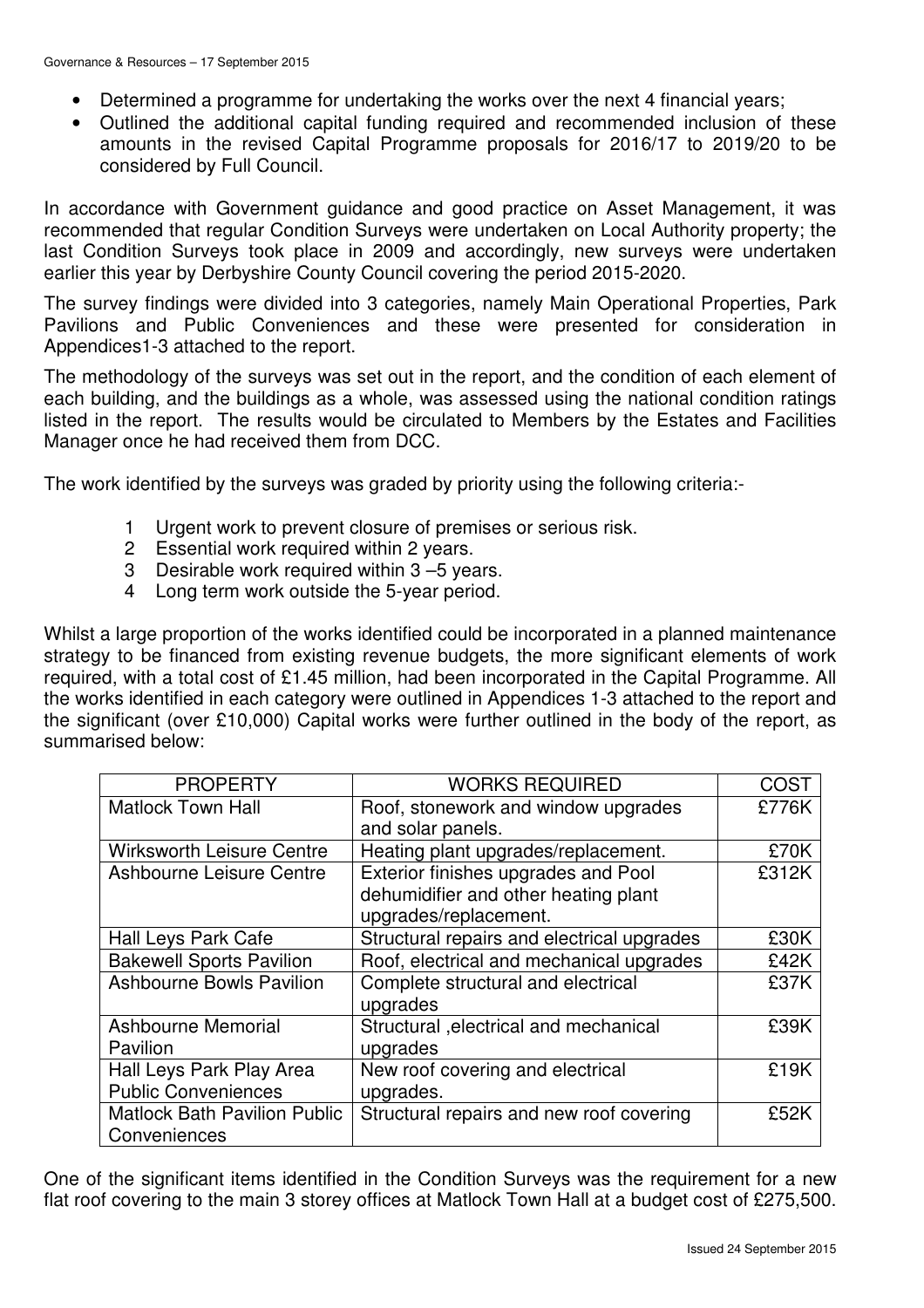Whilst the potential installation of solar panels on this roof was not strictly a Condition Survey issue, because significant works and the associated scaffolding equipment was necessary it was considered prudent to obtain a cost for undertaking such works at the same time. Further budget costs in the range £28K to £60K had been obtained for such works and the higher figure had been included in the Capital Programme pending further investigation in light of significant changes to the Feed-In Tariff recently announced by the Government. A report would be compiled with up-to-date information on this costing, to be brought back to this Committee at a future meeting.

It was moved by Councillor Lewis Rose, OBE, seconded by Councillor Garry Purdy and

## **RESOLVED**

(unanimously)

- 1. That the works identified in Appendices 1-3 to be funded from revenue budgets are noted and approved;
- 2. That the capital works identified in Appendices 1-3 are approved and included in the revised Capital Programme;
- 3. That the installation of solar panels is treated as a separate issue, and not included in Recommendations (1) and (2) above, and that a report is to be brought to this Committee at a later date with revised costings in light of the changes to the Feed-In Tariff.

## **139/15 – STRUCTURAL DAMAGE TO PUBLIC CONVENIENCES AT MEMORIAL GARDENS, MATLOCK BATH**

The Committee considered a report regarding the consultation exercise that took place; an analysis and summary of the results; and sought Members' views on the most appropriate course of action to address the structural damage.

In April 2015 the Environment Committee considered a structural engineer's report that estimated the cost of repairs to the building at £176,167.50. The extent of the defects was detailed in the report. In view of the significant cost estimate for repairs, other options were explored to ensure that the best possible, value for money solution was implemented.

It was noted that the District Council had a legal duty to consult on any major change in provision of services to the public and all of the options set out in the July report were taken forward for public consultation, and suggestions for alternative solutions were invited at the same time; this public consultation exercise took place 24 July to 21 August and a total of 140 responses were received. A schedule of comments received was attached as Appendix 2 to the report.

The survey results were tabled in the report, and showed that 57% of all respondents favoured Option A – repair the building. However, the comments suggested that consideration should be given to the refurbishment of the interior, to bring the facilities up to a good standard. The costs of a refurbishment would vary depending on the approach that was taken, as set out below:

• A full refurbishment, which would include new sanitary-ware, cubicles, tiling and redecoration to the standard of the toilets in Hall Leys Park, Matlock, was estimated to cost £70,000.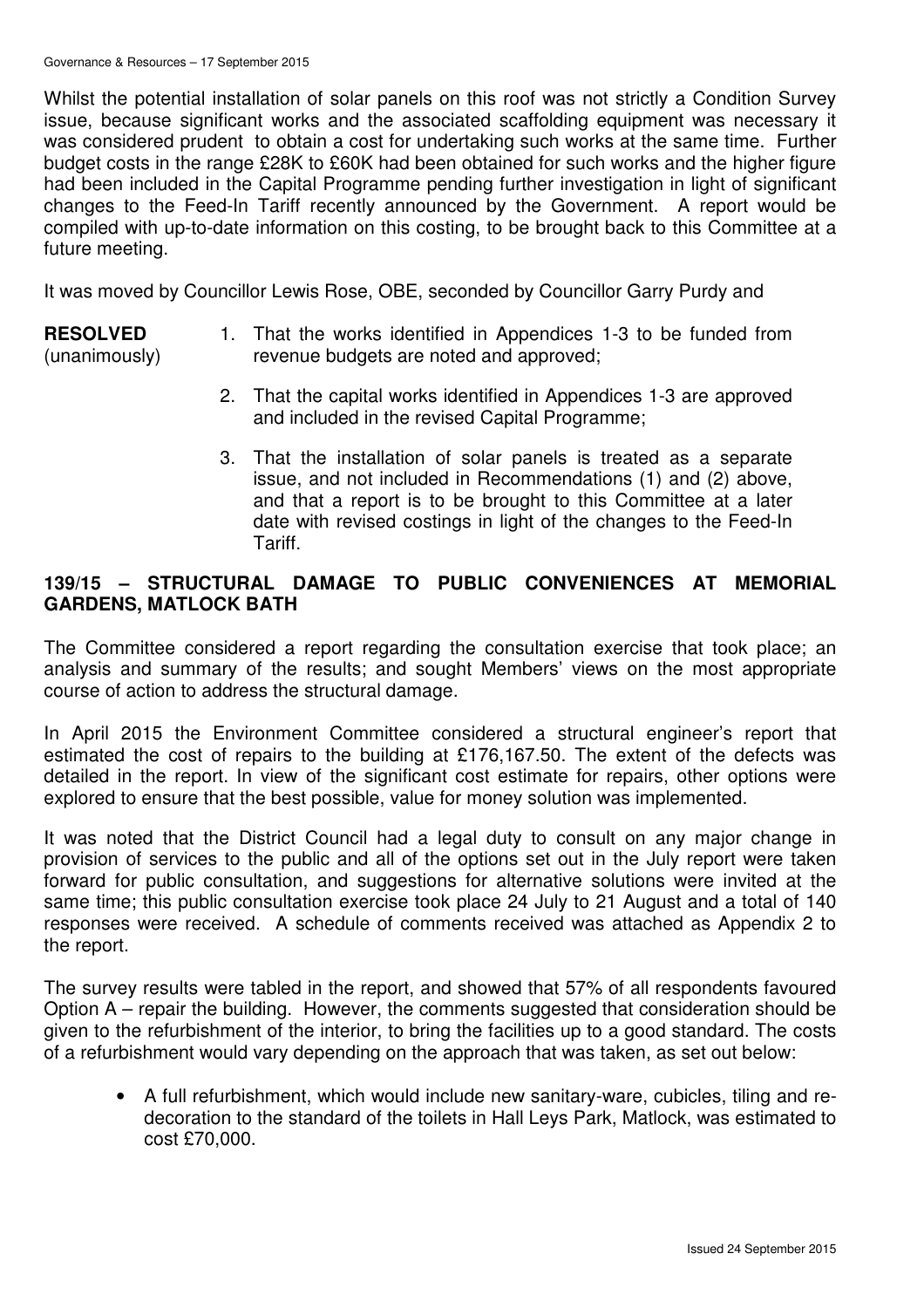• A light touch approach, which could include replacement of damaged tiles and damaged sanitary-ware, steam cleaning and re-grouting of tiling and a complete redecoration, was estimated to cost £20,000.

In evaluating the options, consideration needed to be given to the cost of the works and the method of procurement to ensure best value for the District Council, as identified in the report.

Recommendations 1 and 2 in the report were dealt with first and it was moved by Councillor Garry Purdy, seconded by Councillor Irene Ratcliffe and

**RESOLVED**

1. That the results of the public consultation exercise be noted

(unanimously)

2. That Option A in the report, to repair the Building, be approved;

The Council then considered whether the interior should undergo a full or "light-touch" refurbishment, as described above.

It was moved by Councillor Lewis Rose, OBE, seconded by Councillor Garry Purdy

That a full refurbishment programme for the interior of the building at an estimated cost of £70,000, be approved and that the Capital Programme be updated accordingly.

An amendment to that motion was moved by Councillor Chris Furness, seconded by Councillor Colin Swindell, that a 'light touch' refurbishment programme for the interior of the building, at an estimated cost of £20,000, be approved and that the Capital Programme be updated accordingly.

The amendment was put to the vote, as follows:

| <b>In Favour</b>   | 3  |
|--------------------|----|
| <b>Against</b>     | 13 |
| <b>Abstentions</b> | O  |

The Chairman declared the amendment LOST.

The substantive motion was then put to the vote, as follows and it was

| <b>RESOLVED</b>    | That a full refurbishment programme for the interior of the<br>building at an estimated cost of £70,000, be approved and that<br>the Capital Programme be updated accordingly. |
|--------------------|--------------------------------------------------------------------------------------------------------------------------------------------------------------------------------|
| Voting:            |                                                                                                                                                                                |
| For                | 13                                                                                                                                                                             |
| <b>Against</b>     | 3                                                                                                                                                                              |
| <b>Abstentions</b> |                                                                                                                                                                                |

The Chairman declared the motion carried.

#### **140/15 – COMMUNICATIONS AND MARKETING STRATEGY**

The Committee considered the Communications and Marketing Strategy that set out how residents, employees and service users were kept informed about what the District Council was doing, how it was spending public money, and the District Council services they could access.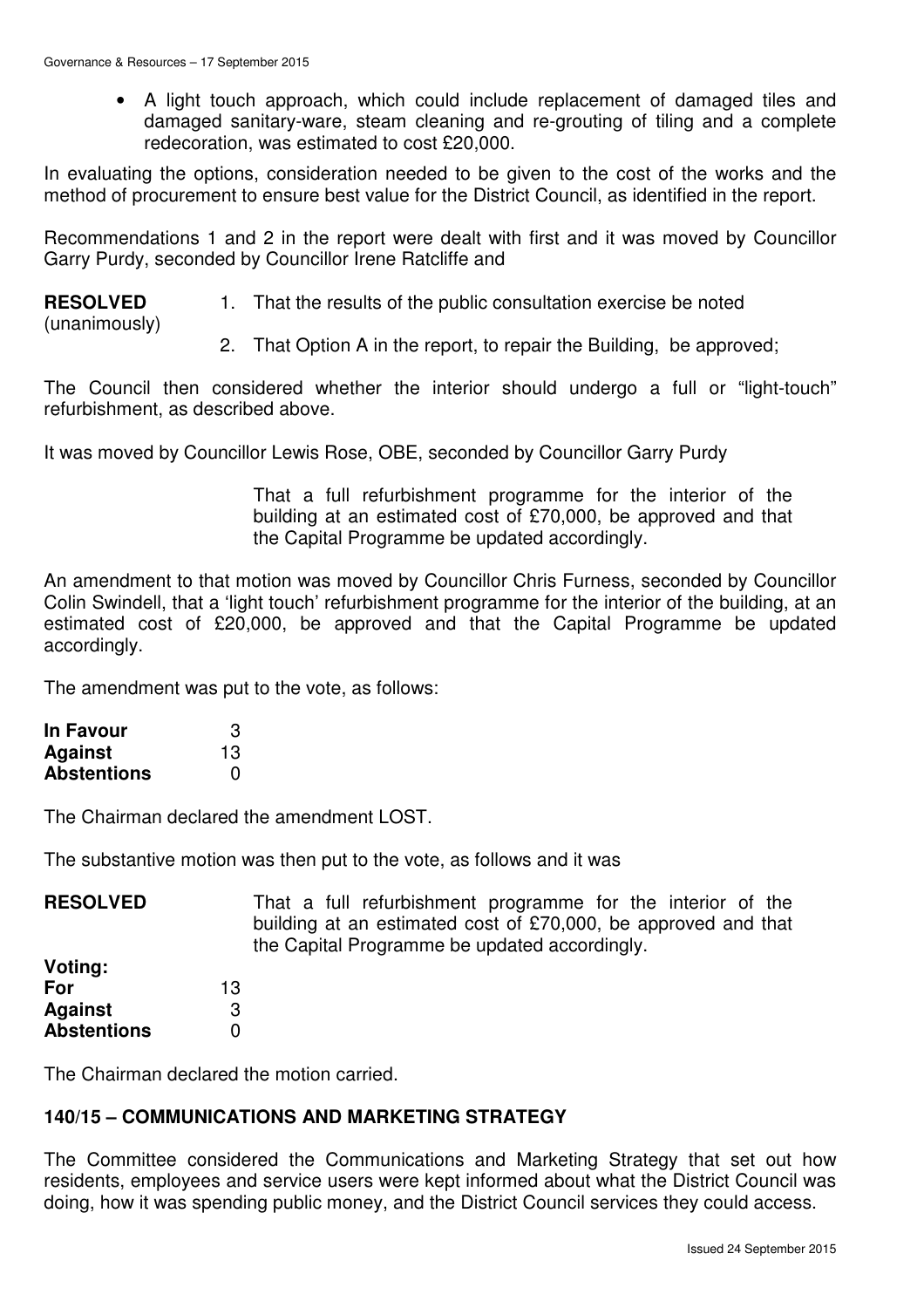The District Council adopted its current Communications and Marketing Strategy in September 2014, reflecting the development of technology and the needs both of the public and the District Council, which had evolved dramatically since the previous strategy's adoption in 2011.

The adopted Strategy set out a multi-channel approach to reach a wide variety of customers and stakeholders, as detailed in the report, setting a framework for communications and giving direction to all media, online, internal, marketing, publications and public relations communications actively undertaken on behalf of the district council.

The Strategy was attached as Appendix 1 to the report, and it was noted that it was without a timeframe, in order to maintain a more dynamic approach to actions which could be measured by way of an Annual Action Plan, monitored by a Communications & Marketing Hub comprising officers from all Council service areas.

A review of the 2014/15 action plan was set out in the report, from which it was noted that the Website target had been to increase website monthly visitor numbers by 10% in the past year – the actual figure at the time of writing was 55,969 – an increase in the past year of almost 40%. The new action plan for 2015/16 was set out in the report, to include considering enabling access via mobile devices.

It was moved by Councillor Colin Swindell, seconded by Councillor Alyson Hill and

**RESOLVED** (unanimously) 1. That the strategic framework of the current Communications and Marketing Strategy is noted.

2. That the action plan for 2015/2016 is approved.

#### **141/15 – COMPLAINTS MONITORING**

Councillor Lewis Rose, OBE, left the meeting at 7.52pm during discussion of this item.

The Committee considered a report that provided information on formal complaints made about the District Council's services under its internal Complaints Procedure; those referred to the Local Government Ombudsman; and against individual elected member behaviour at town, parish and District Council level.

The report provided details of complaints against the Council that were dealt with through the Council's Complaints Procedure as formal complaints. During 2014/15 the District Council received 65 official complaints, an increase of 7 on the previous year; these were tabled in the report according to service area.

Members of the public who were unhappy with the initial response to their complaint could ask for it to be reviewed by the Chief Executive; and those complainants who remained dissatisfied with the handling of their complaint following the final stage of the internal complaints procedure were able to take their issue up with the Local Government Ombudsman (LGO). The LGO's annual review letter was attached at Appendix 1 to the report and showed that 9 complaints relating to the District Council were received during this period.

It was noted that eleven decisions were made during the period, 3 of which were investigated, and details of the one decision that was upheld were set out in the report, but the LGO was satisfied that the Council's actions did not cause the complainant a significant injustice.